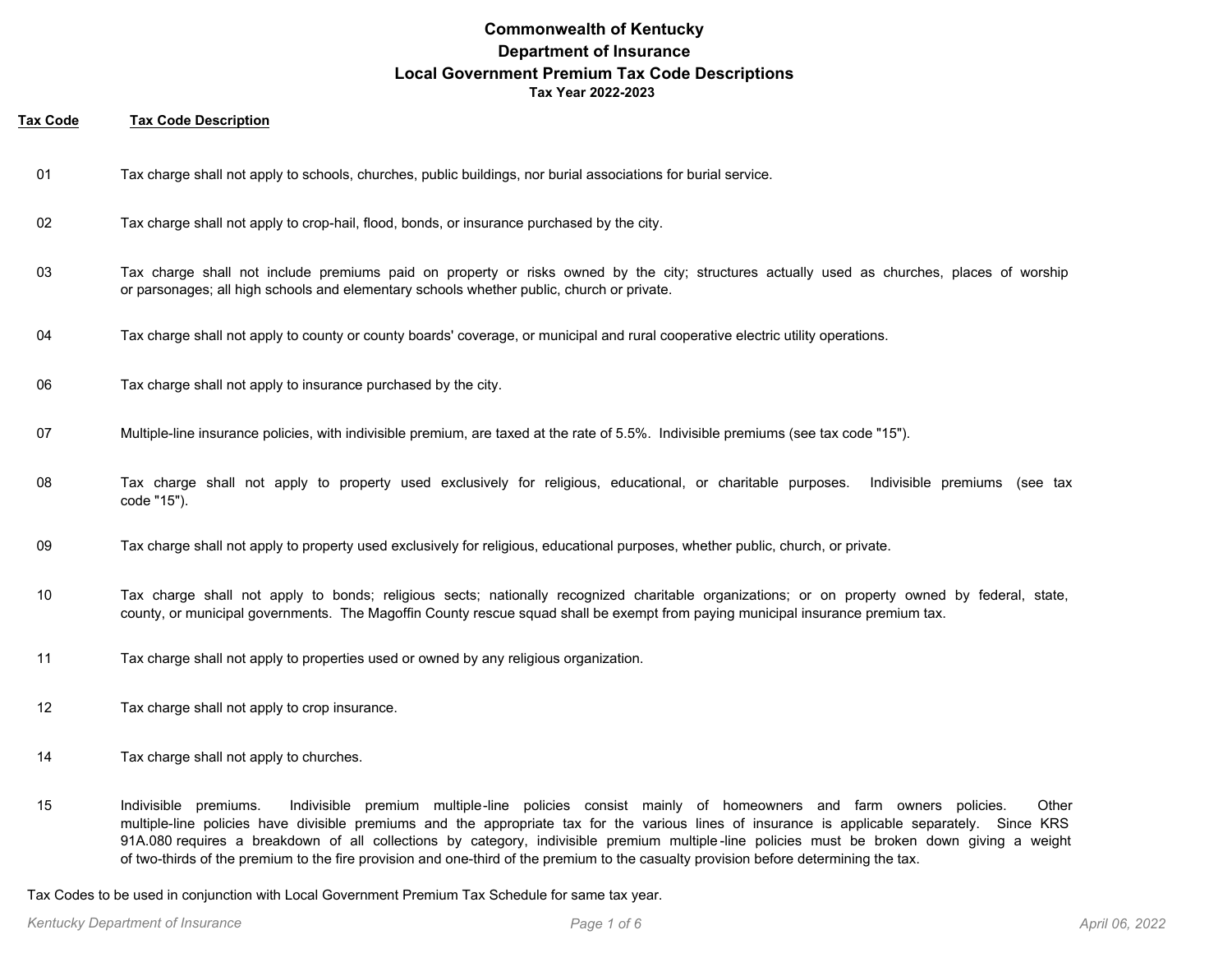#### **Tax Code Tax Code Description**

- 16 Tax charge shall not apply to property used exclusively for religious, educational or charitable purposes.
- 17 Tax charge shall not apply to doctors malpractice insurance.
- 18 Tax charge shall not apply to policies issued to governmental units and policies insuring the main location of all organized charities.
- Tax charge shall be 7% for non-commercial and 3% for commercial insurance. Tax charge shall not apply to insurance for cargo and product liability. 19
- Tax charge for automobile shall be 3% on private automobiles of natural persons residing within the corporate limits and 10% on automobile insurance not on private automobiles of natural persons. Tax charge shall not apply to medical malpractice for any resident or group; bonds; property used exclusively for religious or charitable purposes; or federal, state, county, or municipal governments. 20
- 21 Tax charge shall not apply on policies of group health insurance.
- This county tax has been imposed on all unincorporated areas within this county. Since all municipalities on the master list are incorporated, this tax will not apply to them. 23
- Tax charge shall not apply to premiums collected from all accredited schools and all organized religious organizations; i .e. churches, synagogues, and places where worship services are held on a regular basis; nor premiums paid to any state employee benefit fund created pursuant to KRS Chapter 18A. 24
- Tax charge shall not include premiums paid on property or risks owned by any federal, state, county, or municipal government, or any agency thereof; premiums paid on property or risks owned by any bona fide religious denomination or sect, or any nationally recognized charitable organization; any and all bonds or fiduciary, surety, or indemnity nature. 25
- 26 This city imposes a \$5.00 per policy minimum tax due quarterly.
- Tax charge shall not apply to property used exclusively for religious, educational, or charitable purposes, or property owned by the city . Indivisible premiums (see tax code "15"). 27
- 28 Tax charge shall not apply to the city, its officers, agents, or employees while acting in official capacity.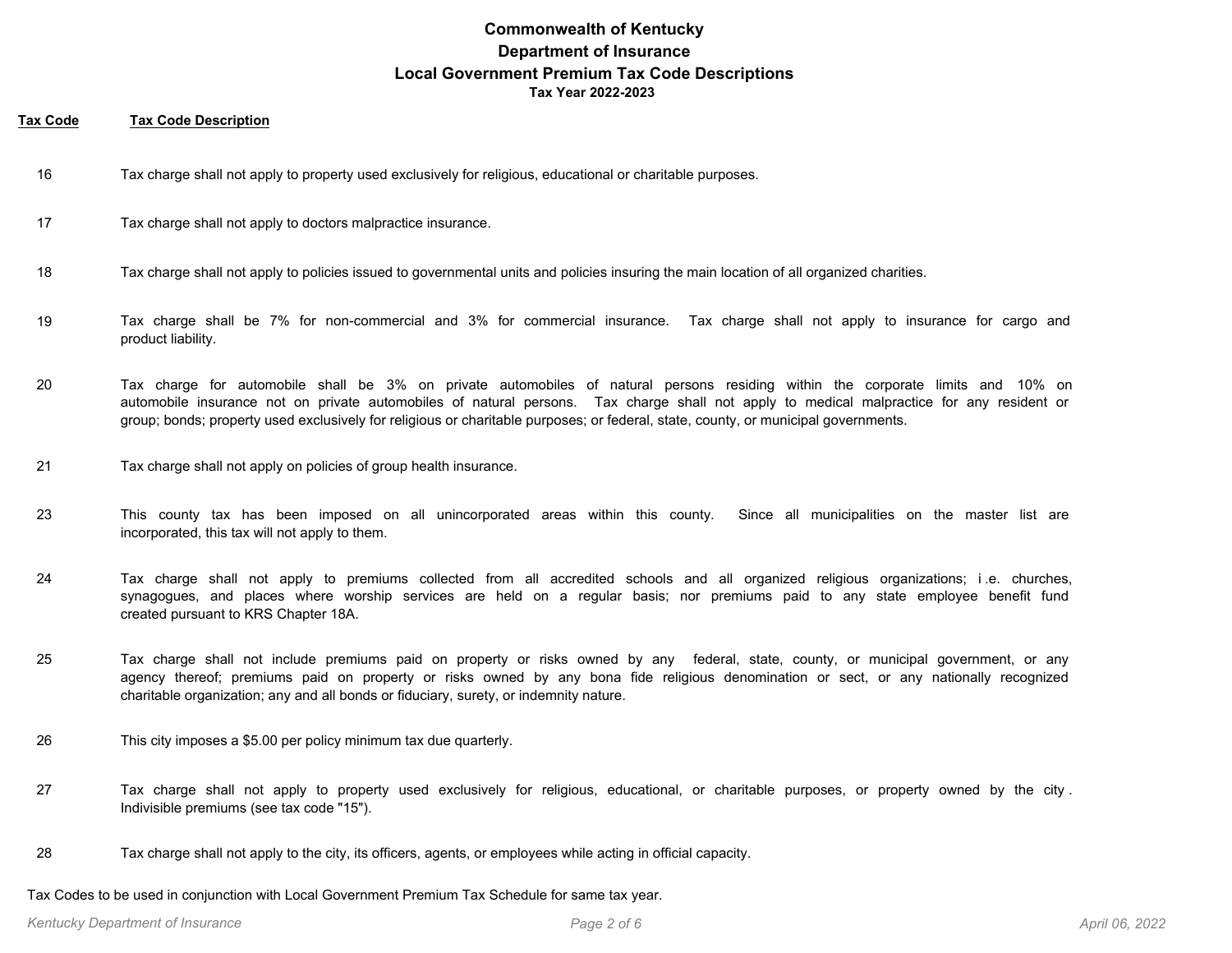#### **Tax Code Tax Code Description**

- 29 Tax charge shall not apply to buildings used exclusively for public worship.
- 30 This county exempts crop insurance.
- 31 Tax charge includes all incorporated and unincorporated areas of the county except for the incorporated area of Maysville.
- 32 The city of Millersburg \$5.00 minimum fee shall refer to life only.
- Tax charge shall not include premiums received for insuring the city of Radcliff against any or all liability insurance for city owned property or vehicles. 33
- 35 This tax shall not apply to premiums received on non-licensed farm equipment and agricultural related endorsements.
- Fleming County premium tax shall not apply to the following: (1) premiums for non-licensed farm equipment insurance; (2) premiums for cargo or product liability insurance; (3) premiums for physician malpractice; (4) premiums for general liabilty insurance to companies and / or businesses with five or more full time employees who work at least forty hours per week; (5) premiums for general liability insurance for umbrella and excess liability policies required to obtain licenses and permits to do interstate and intrastate transit of freight; (6) premiums for property and risk insurance for property owned by the county, city, churches, parsonages, schools and fire departments. 36
- 39 Any license fee or tax imposed upon premium receipts shall not include premiums received from churches or religious organizations.
- Excludes any license fee or tax imposed upon premium receipts for property used exclusively for religious, educational or charitable purposes. 40
- There is imposed upon each company issuing life insurance within the corporate limits of the city, a minimum fee of \$ 25 when the percentage fees are less than \$100. 41
- Excludes premiums received for: extended care policies, premiums for crop hail insurance, premiums for non -licensed farm equipment insurance, premiums for cargo or product liability insurance, premiums for malpractice insurance (all types), premiums for general liability insurance for umbrella and excess liability policy required to obtain licenses and permits to do interstate and intrastate transit of freight; and premiums for property and risk insurance for property owned by the county, city, churches, personages, schools, and fire departments. 42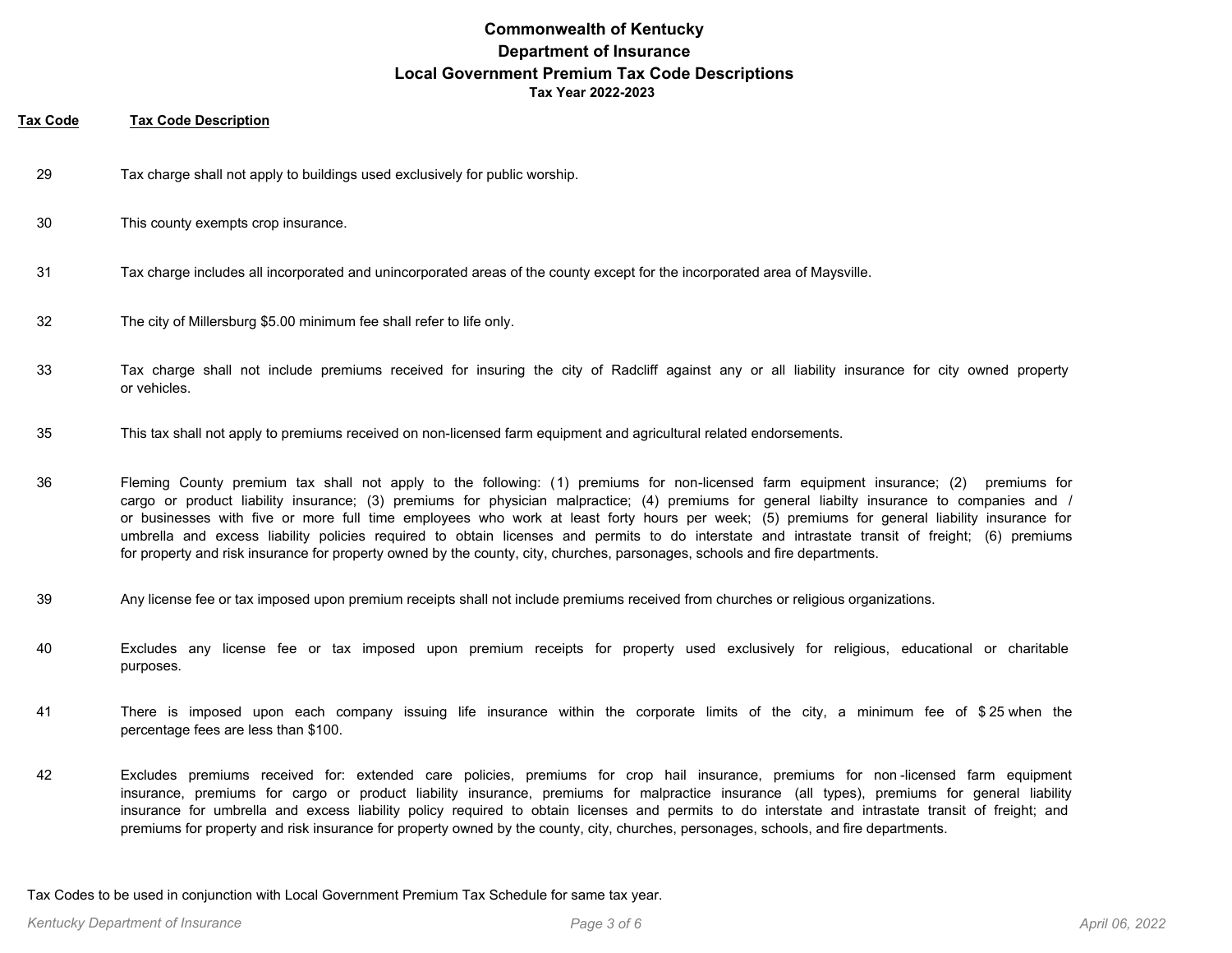#### **Tax Code Tax Code Description**

- No license fee or tax imposed upon premium receipts shall apply to the following: health insurance, life insurance, crop insurance, vehicles licensed at 38,000 lbs. or greater; provided only those premiums attributed to such vehicles are hereby exempted; any and all insurance policies paid by any volunteer fire department; any and all insurance policies paid by Green County Fiscal Court. 43
- There is hereby imposed a minimum tax of five dollars per policy, regardless of the amount of premium paid, on all life insurance policies . The five dollar minimum tax shall only apply to life insurance policies. 45
- 46 The credit for the city of Milton taxes against Trimble County taxes shall not apply to health insurance.
- 47 Policies of group health insurance provided for City of Hodgenville employees are exempt.
- Tax charge shall not apply to policies insuring churches and other religious organizations or any property, both real and personal, owned exclusively by a church or religious organization. 48
- 49 This tax has a sunset date of December 31, 2018. On that date the tax will be repealed.
- Tax charge shall not apply to: (A) Premiums recieved for insuring employees against liability for personal injuries to their employees, or the death of their employees, caused thereby, under provisions of the Workers' Compensation Act. ( B) Premiums for policies of health insurance. (C) Premiums for extended care policies. (D) Premiums for annuities. (E) Premiums for federal flood insurance. (F) Premiums for surety or preformance bonds. (G) Premiums for crop hail insurance. (H) Premiums for non-lincensed farm equipment insurance. (I) Premiums for cargo or product liability insurance. (J) Premiums for malpractice (all types) insurance. (K) Premiums for life insurance. (L) Premiums for general liability insurance for umbrella and excess liablility policy required to obtain licenses and permits to do interstate and intrastate transit of freight. (M) Premiums for property and risk insurance for property owned by the county, city, churches, parsonages, school and fire departments. 50
- 51 Tax is imposed only on unincorporated areas of the County.
- Ten (10) percent for auto insurance premium tax on Motor Vehicles for the transportation of property, including U -Drive-Its and automobile utility trailers with the capacity of more than 18,000 lbs 52
- In the event that Metro Louisville shall impose a higher percentage than 7%, either as a fee or tax, then the rate imposed herein shall be automatically increased to equal but not exceed the rate imposed by Metro Louisville 53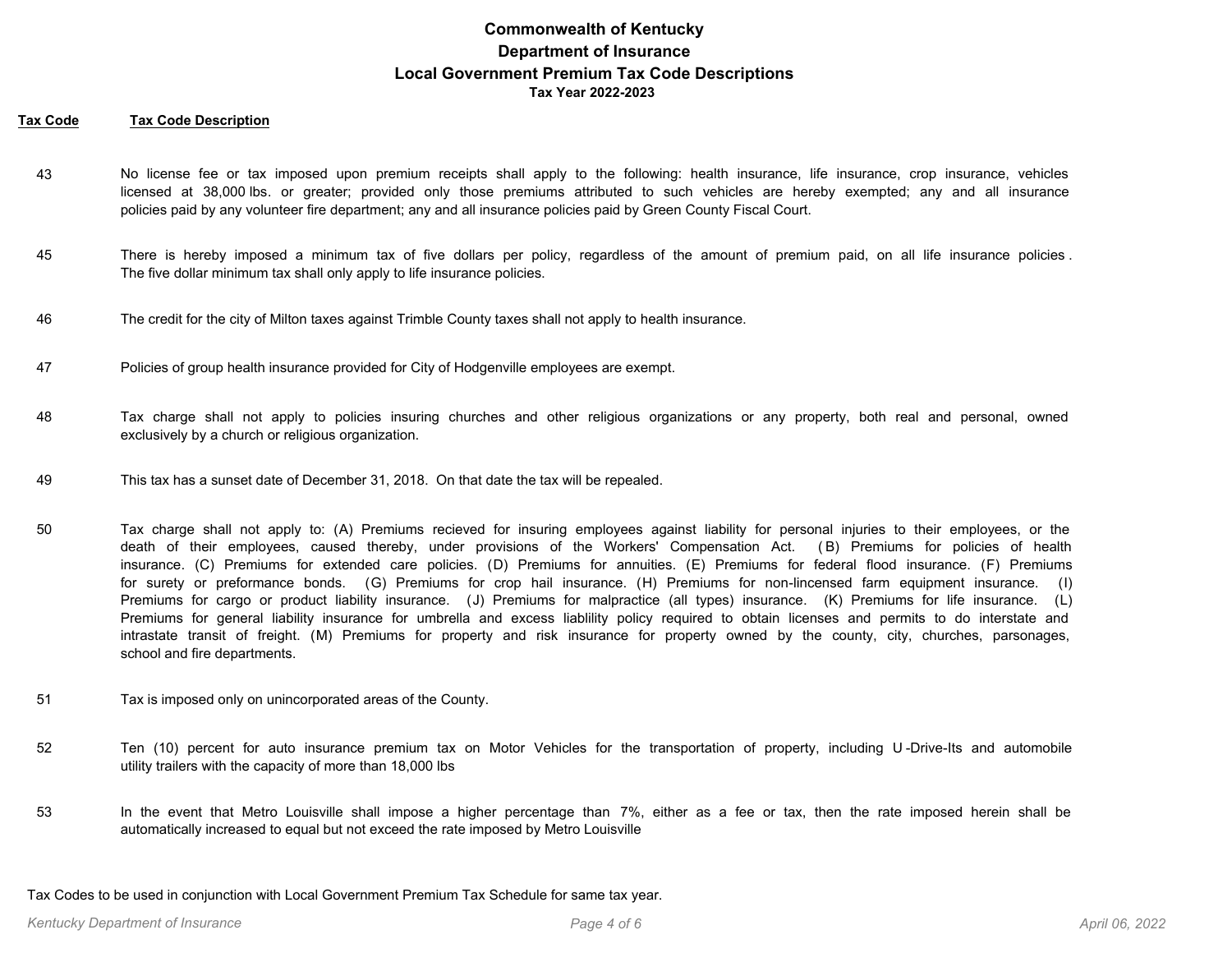#### **Tax Code Tax Code Description**

This county tax is imposed pursuant to KRS 91A:080 (7/13/90), and is imposed on all areas of the county. KRS 91A.080 (7/13/90) allows insurance companies to credit city license fees or taxes against the same license fees or taxes levied by the county. For reporting purposes, where the city has the same or higher tax rate, report to the city on premiums collected for risks located within the city, and no report is necessary to the county on those premiums. However, where the city tax is less than the county tax, a report must be sent to the city and a credit taken using Form LGT-142, and the balance due, paid to the county. See Form LGT-142 for instructions. A

For this schedule, there are 8 counties that need an LGT-142 filed: (Hopkins County-City of Dawson Springs [Life Only], City of St. Charles [Life Only], City of White Plains [Life Only]); (Meade County-City of Ekron [Except Health & Life]); (Pulaski County-City of Science Hill [Except Health]); (Menifee County-City of Frenchburg [Except Health & Life]); (Trimble County-City of Milton [Except Health]); (Henderson County-City of Robards); (Floyd County-City of Wheelwright [Health Only], City of Prestonsburg [Life Only]; (Knott County-City of Hindman [Except Health & Life]).

- Includes all incorporated and unincorporated areas of the county in which the license fees or taxes were implemented prior to July 13, 1990. Generally, insurers that pay license fees or taxes under KRS 91A:080 are permitted to credit city license fees or taxes against the same license fees or taxes levied by the county only "...when the license fees or taxes are levied by the county on or after July 13, 1990." The status of "grandfathered", applies only to counties in which the taxes were levied prior to July 13, 1990. Therefore, premiums collected on risks located within the cities of the 'grandfathered' counties must also be reported and remitted to the respective counties, using Form LGT-141. For this schedule, there are three counties this applies to: (Anderson County--City of Lawrenceburg); (Fulton County--City of Hickman and City of Fulton); (Washington County--City of Springfield). B
- County means all incorporated and unincorporated areas of Pulaski County, except the incorporated areas of the cities of Somerset, and Burnside. C
- This is an Urban County Government, which combines the city of Lexington and the county of Fayette into one government. This means that there is only one (1) tax payable to the Lexington-Fayette Urban County Government. Livestock and war risk are excluded from the local government premium tax in this county. D
- This county tax has been imposed on all unincorporated areas within this county. Since all municipalities on this master list are incorporated, this tax will not apply to them. This county tax was implemented prior to July 13, 1990; therefore, insurance companies may not take the city credits pursuant to KRS 91A:080 7/13/90. E
- F This city exempts all administrative agencies of that city.
- G Tax charge shall not apply to any policy purchased by the city or any emergency service organization.